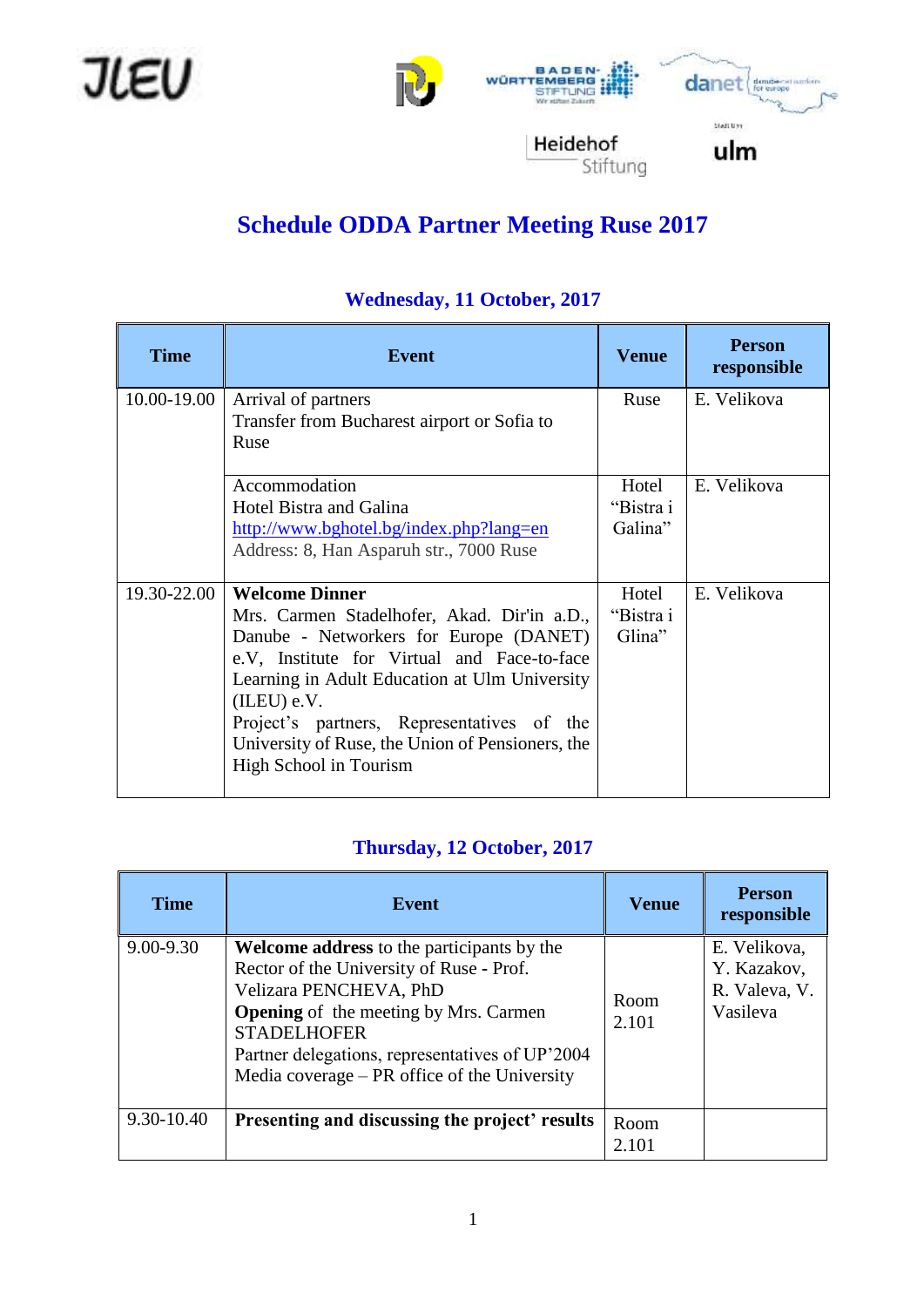







Heidehof<br>Stiftung

ulm

|             | Institute for Virtual and Face-to-face                   |                  | Carmen        |
|-------------|----------------------------------------------------------|------------------|---------------|
|             | Learning in Adult Education at Ulm                       |                  | Stadehofer    |
|             | University (ILEU) e.V., Ulm, Germany                     |                  |               |
|             | LSFTB - The Writers' League Timisoara<br>$\blacklozenge$ |                  | Ana Zlibut    |
|             | Banat Branch, Timisoara, Romania                         |                  |               |
|             | Centre for Study of Cultural Development,                |                  | Ljiljana      |
|             | Belgrade, Serbia                                         |                  | Cumura        |
|             | The Public Open University Zagreb<br>٠                   |                  | Silvija Mrsic |
|             | (POUZ), University of the Third Age,                     |                  |               |
|             | Zagreb, Croatia                                          |                  |               |
|             | University of Ruse "Angel Kanchev",<br>$\bullet$         |                  | Emilia        |
|             | Center for Life Long Learning, Ruse,                     |                  | Velikova      |
|             | Bulgaria                                                 |                  |               |
|             |                                                          |                  |               |
| 10.40-11.10 | <b>Coffee break</b>                                      | Kaneff           |               |
|             |                                                          | Center/          |               |
| 11.10-12.30 |                                                          | 1.322            | Yordan        |
|             | Group work on evaluating the project'<br>results         | 2.101            | Kazakov       |
|             | Partners; participants from the UP'2004                  |                  |               |
|             |                                                          |                  |               |
| 12.30-13.30 | <b>Lunch</b> – Catering                                  | Kaneff           |               |
|             |                                                          | Center/          |               |
|             |                                                          | 1.322            |               |
| 14.00-16.00 | Public event - Give a Sign of Friendship along           | Theatre -        | Emilia        |
|             | the Danube! In the Theatre Hall of Ruse                  | <b>Dohodnoto</b> | Velikova      |
|             |                                                          | Zdanie           |               |
| 14.00-14.10 | Opening ceremony - Carmen Stadelhofer                    |                  |               |
|             | President of Danube-Networkers for Europe                |                  |               |
|             | (DANET) e.V, and Institute for Virtual and               |                  |               |
|             | Face-to-face Learning in Adult Education at Ulm          |                  |               |
|             | University (ILEU) e.V., Ulm, Germany                     |                  |               |
|             |                                                          |                  |               |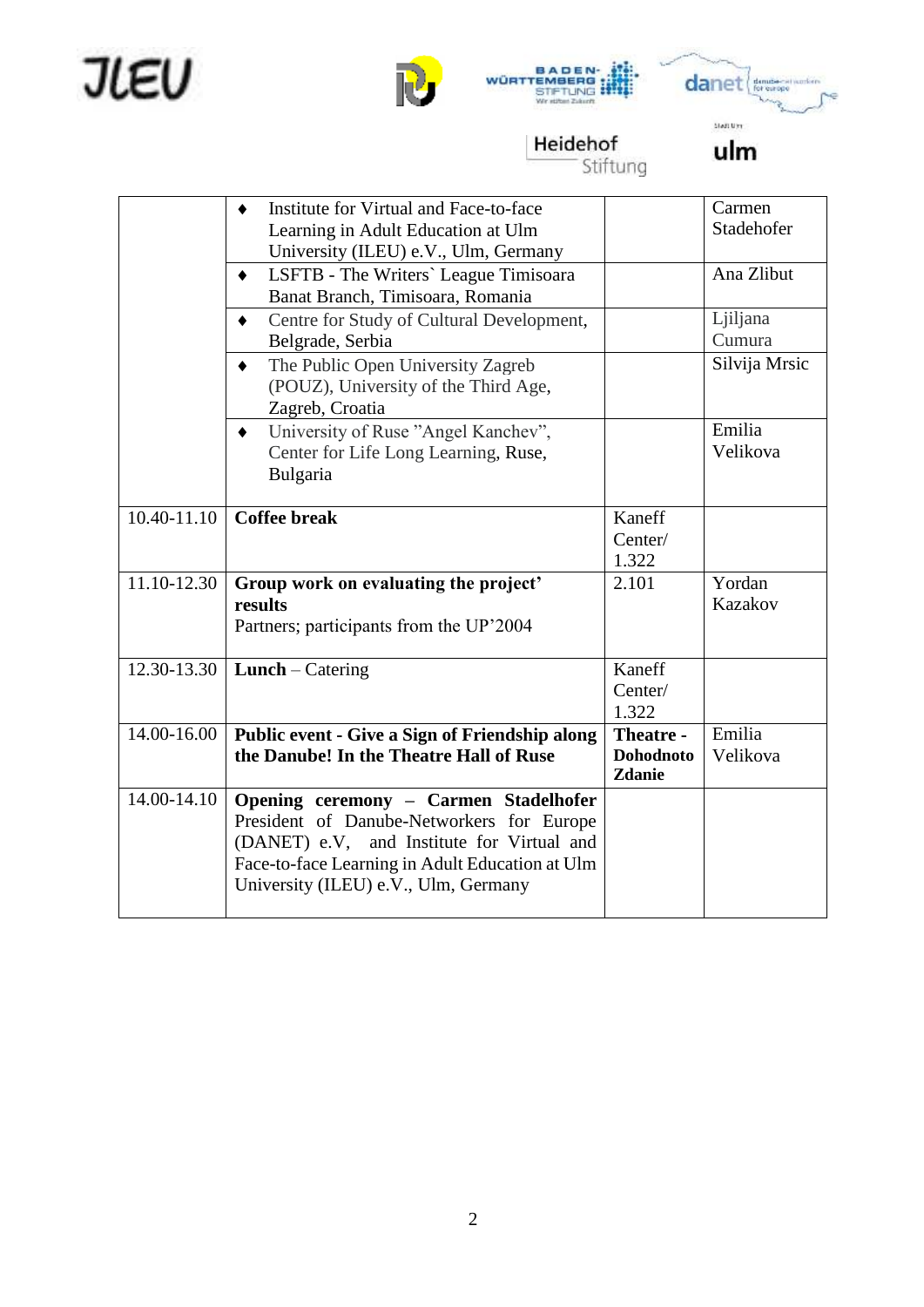







Heidehof<br>Stiftung

ulm

| 14.10-14.30 | Short greeting speeches from representatives        |         |              |
|-------------|-----------------------------------------------------|---------|--------------|
|             | of participating communities, Associations          |         |              |
|             | and Schools.                                        |         |              |
|             | Invited are representatives                         |         |              |
|             | of the University of Ruse                           |         |              |
|             | of Ruse Region                                      |         |              |
|             | of the town of Ruse                                 |         |              |
|             | of Slivo Pole Region                                |         |              |
|             | of Ivanovo Region                                   |         |              |
|             | of the village Brashlen                             |         |              |
|             | oh the village Ryahovo                              |         |              |
|             | of the Union of Pensioners of Ruse,                 |         |              |
|             | of the Union of Pensioners of Giurgiu, Romania,     |         |              |
|             | Head of German High School                          |         |              |
|             | Museum "Kaliopa"                                    |         |              |
|             | <b>Historical Museum</b>                            |         |              |
|             | Vasil Levski High School                            |         |              |
|             | <b>Association Elias Canetti</b>                    |         |              |
|             | Cultural House – Silistra                           |         |              |
|             |                                                     |         |              |
|             | Media and TV coverage                               |         |              |
|             |                                                     |         |              |
| 14.35-15.00 | <b>Presentation of the Exhibition of Bread for</b>  |         | Mrs. Reneta  |
|             | <b>European Celebrations</b>                        |         | Valeva       |
|             | Head of the High School in Tourism, Ruse            |         |              |
|             |                                                     |         |              |
| 15.00-15.20 | Songs by children of the Friedrich Schiller         |         |              |
|             | <b>German Language School</b>                       |         |              |
|             | Poem by aRomanian poet from Giurgiu                 |         |              |
|             | Song by the Union of pensioners' Ruse               |         |              |
|             | Song by the team of the University of Ruse          |         |              |
|             |                                                     |         |              |
| 15.20-16.00 | Tasting and sharing the bread from different        |         |              |
|             | regions and countries                               |         |              |
|             | Partners are asked to bring 2-3 kinds of sweet      |         |              |
|             | bread products typical for their country which      |         |              |
|             | will be shared with the participants                |         |              |
|             |                                                     |         |              |
| 16.00-16.30 | <b>Interview with Carmen Stadelhofer with</b>       |         |              |
|             | <b>Media</b>                                        |         |              |
| 16.00-18.00 | Application of the project' products in real        |         | V. Vasileva, |
|             | situations                                          |         | H. Sokolova, |
|             | Town tour by exploration in small groups:           | Town of | M. Stoyanova |
|             | visiting the city centre, Opera Theatre, the oldest | Ruse    |              |
|             | church of the town, the river Danube                |         |              |
|             |                                                     |         |              |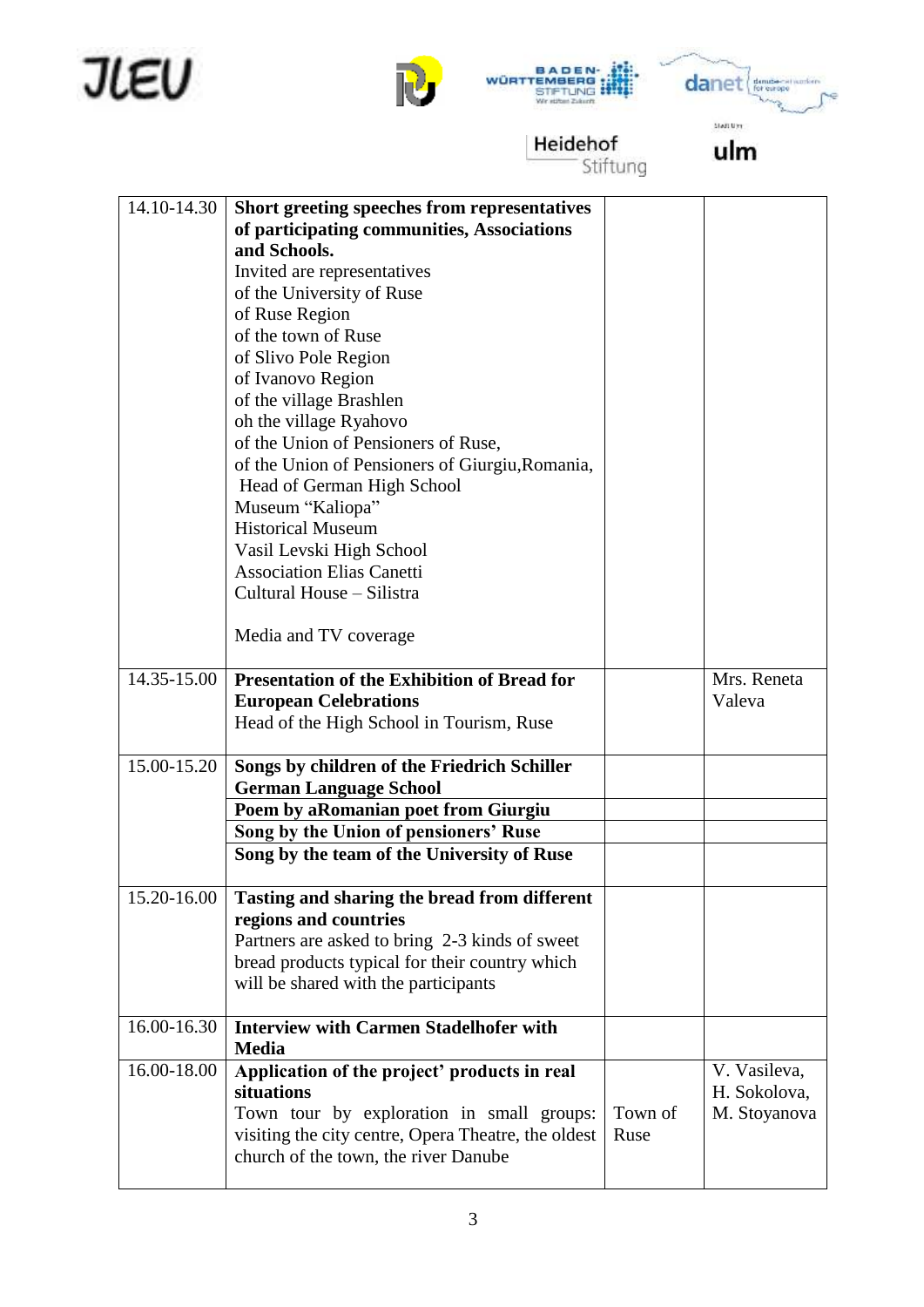







Heidehof

Stiftung

ulm

| 18.00-19.00 | <b>Free time</b>                                |            |  |
|-------------|-------------------------------------------------|------------|--|
| $19.00-$    | <b>Dinner</b>                                   | Restaurant |  |
|             | Application of communicative skills and         | Riga       |  |
|             | knowledge – asking/offering food and drinks by  |            |  |
|             | key words and with the help of flyer, developed |            |  |
|             | by High School of Tourism                       |            |  |
|             |                                                 |            |  |

#### **Thursday, 13 October, 2017**

| <b>Time</b>     | <b>Event</b>                                                                                                                                                                                                                                                                                                                                                                                                                                                                                                                                                                                                                          | <b>Venue</b>                                         | <b>Person</b><br>responsible                                          |
|-----------------|---------------------------------------------------------------------------------------------------------------------------------------------------------------------------------------------------------------------------------------------------------------------------------------------------------------------------------------------------------------------------------------------------------------------------------------------------------------------------------------------------------------------------------------------------------------------------------------------------------------------------------------|------------------------------------------------------|-----------------------------------------------------------------------|
| 09.00-10.00     | Presenting and discussing the work of the<br><b>Elias Canetti Association and future</b><br>cooperation with the Danube-Networkers                                                                                                                                                                                                                                                                                                                                                                                                                                                                                                    | <b>Elias</b><br><b>Canetti</b><br><b>Association</b> | C.Stadelhofer                                                         |
| 10.00-10.30     | <b>Coffee break</b>                                                                                                                                                                                                                                                                                                                                                                                                                                                                                                                                                                                                                   | 1.322                                                |                                                                       |
| 10.30-12.00     | Workshop<br>Developing Communicative and Social Skills<br>by Art Methods<br>(on the bases of games, using key words,<br>countries' symbols, etc. the participants will get<br>new knowledge, develop skills, do practice)<br>University of Ruse – students and educators<br>Union of Pensioners' 2004 - pensioners<br>The Bulgarian club "Youth Red Cross" will<br>present how to check and to give first aid after<br>accident in foreign country.<br>(The participants have to bring to Ruse pictures,<br>materials of their country, town, themselves.<br>They will use the materials for developing<br>business card or CV card.) | $2\Gamma.204$<br>Symens                              | V. Vasileva,<br>H. Sokolova<br>M.Stoyanova.<br>R. Dudev.<br>Y.Kazakov |
| $12.00 - 12.45$ | Summary and discussion of the experiences                                                                                                                                                                                                                                                                                                                                                                                                                                                                                                                                                                                             | $2\Gamma$ .204<br>Symens                             |                                                                       |
| 12.45-13.45     | Lunch – Catering                                                                                                                                                                                                                                                                                                                                                                                                                                                                                                                                                                                                                      | 2.203                                                |                                                                       |
| 14.00-16.00     | Workshop of ODDA groups. Evaluation of<br>the project' results. Working on a plan for<br>the next few month.                                                                                                                                                                                                                                                                                                                                                                                                                                                                                                                          | $2\Gamma$ .204<br>Symens                             |                                                                       |
| 16.00-16.20     | <b>Coffee Break</b>                                                                                                                                                                                                                                                                                                                                                                                                                                                                                                                                                                                                                   | 1.322                                                |                                                                       |